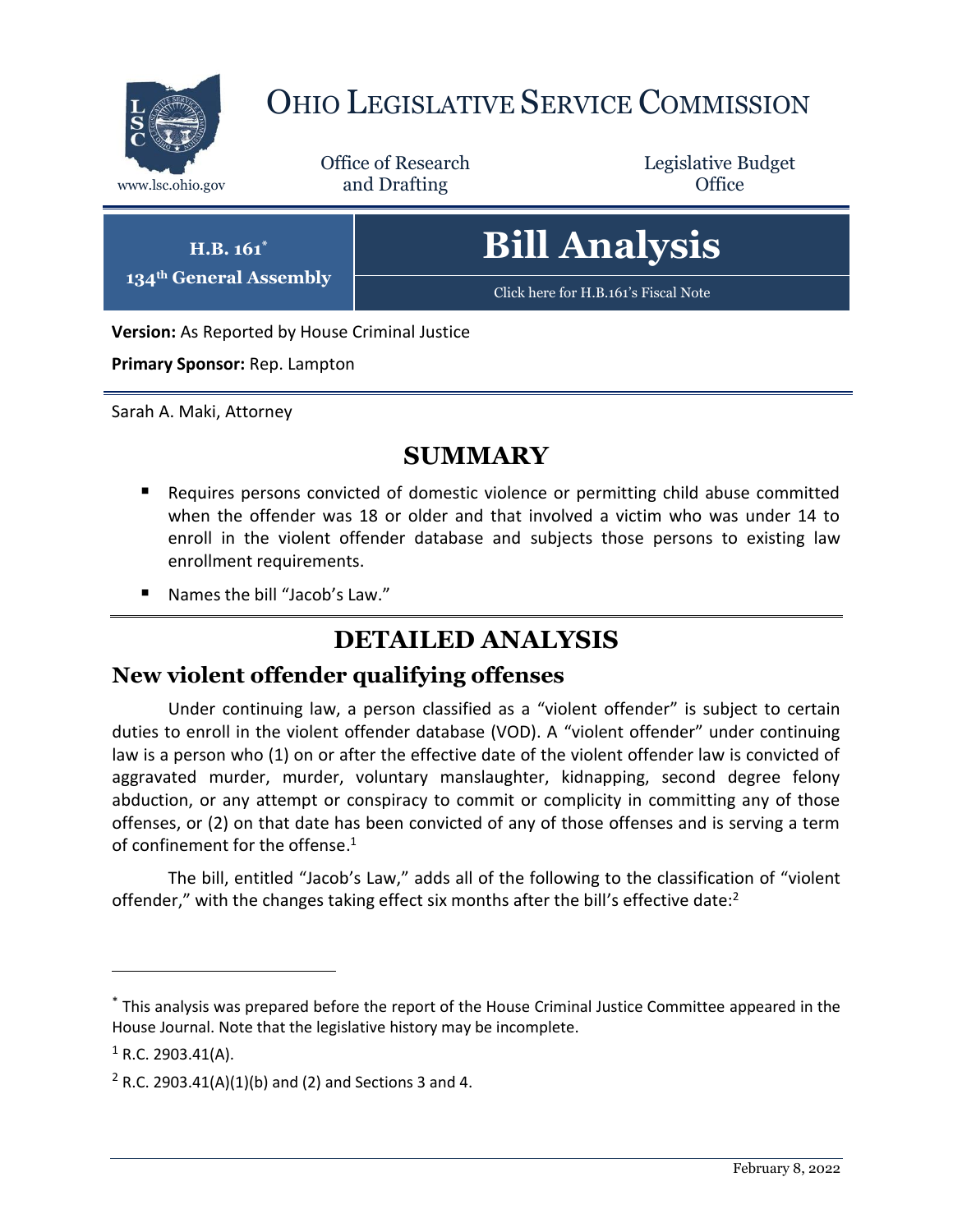- A person who on or after the effective date of the violent offender law is convicted of any of the following offenses when the offender was 18 years old or older and that involved a victim who was under 14 years old at the time of the offense:
	- Domestic violence;
	- □ Permitting child abuse;
	- $\Box$  Any attempt or conspiracy to commit or complicity in committing any of the above offenses.
- A person who on the effective date of the violent offender law has been convicted of any of the above offenses when the offender was 18 years old or older and that involved a victim who was under 14 years old at the time of the offense and is serving a term of confinement for that offense.

### **Effect of the violent offender classification**

Under continuing law, persons convicted of offenses that classify them as "violent offenders," including those added by the bill, may be subject to a number of enrollment duties.

#### **Determination of violent offenders' duties**

#### **Presumption and notice of database duties**

For each person who is classified a violent offender, continuing law creates a rebuttable presumption that the violent offender is required to enroll in the VOD with respect to the offense that so classifies the person. A violent offender is also presumed to have a duty to enroll, duty to reenroll, and duty to provide notice of a change of address (VOD duties) with respect to the qualifying offense for ten years after the offender initially enrolls. $3$ 

#### **Enrollment duties**

#### **Duty of violent offenders**

Continuing law requires each violent offender who has VOD duties to enroll in the VOD personally with the sheriff of the county in which the offender resides or that sheriff's designee. A violent offender who receives notice before release from confinement must enroll within ten days after release, unless the offender is being transferred to the custody of another confinement institution. The violent offender is not required to enroll prior to release. A violent offender with VOD duties who is not sentenced to a term of confinement must enroll within ten days after the sentencing hearing.<sup>4</sup>

 $3$  R.C. 2903.41(H) and R.C. 2903.42(A)(1), not in the bill.

<sup>4</sup> R.C. 2903.43(A), not in the bill.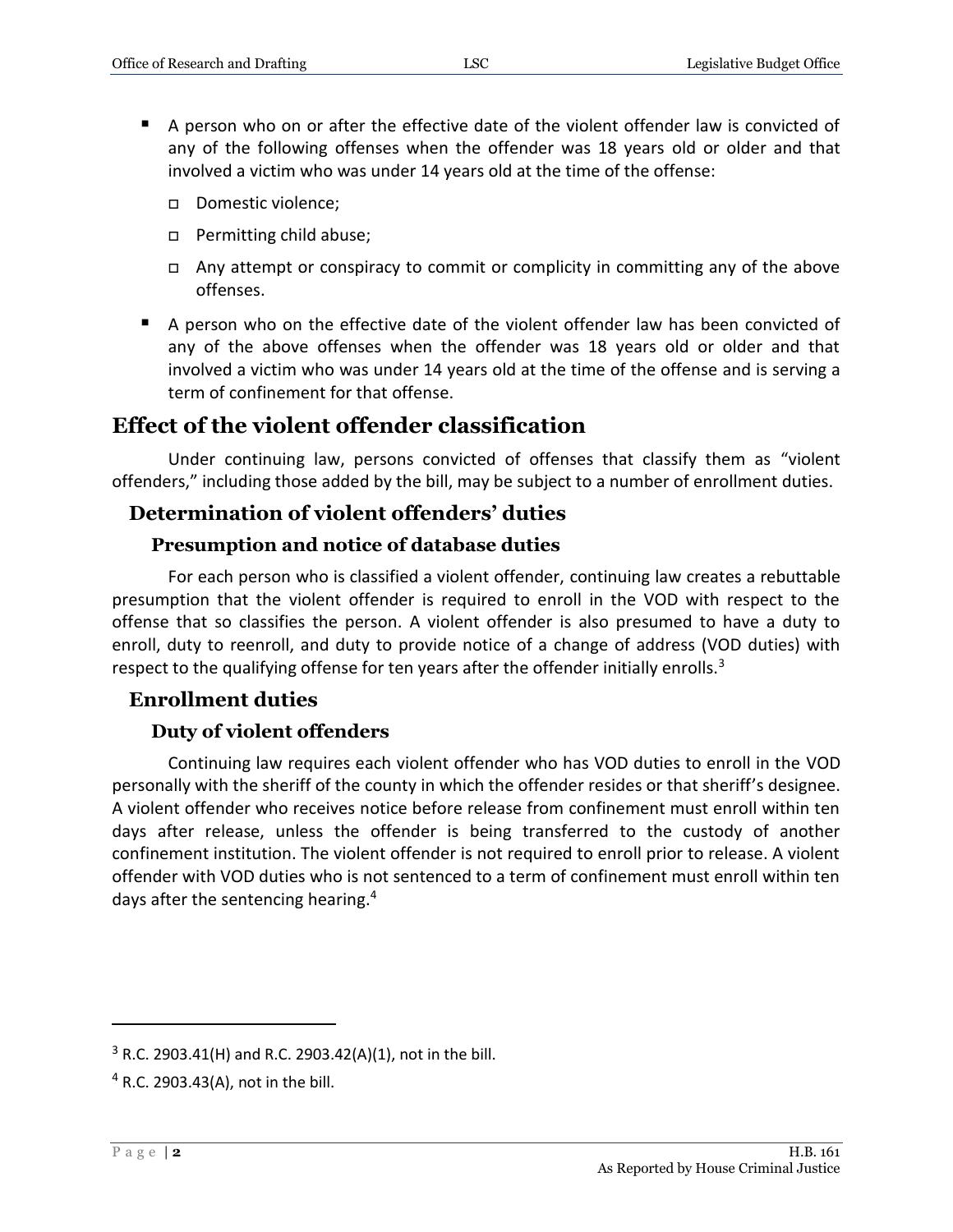#### **Manner of enrollment**

An offender who has VOD duties must obtain from the sheriff or sheriff's designee a copy of an enrollment form prescribed by the AG, complete and sign the form, and return it together with fingerprints, palm prints, and a photograph.<sup>5</sup>

The VOD enrollment form must include all of the following information:<sup>6</sup>

- 1. The offender's full name, any alias used, and residence address;
- 2. The offender's Social Security number;
- 3. Any driver's license number, commercial driver's license number, or state identification card number issued to the offender by Ohio or another state;
- 4. The offense of which the offender was convicted;
- 5. The name and address of any place where the offender is employed and of any school or institution of higher education that the offender is attending;
- 6. The identification license plate number of each vehicle owned or operated by the offender or registered in the offender's name, the vehicle identification number of each vehicle, and a description of each vehicle;
- 7. A description of any scars, tattoos, or other distinguishing marks on the offender.

## **Reenrollment duty and manner of reenrollment**

Under continuing law, each offender who has VOD duties must reenroll in the VOD annually, in person, with the sheriff of the county in which the offender resides, or with that sheriff's designee, within ten days prior to the anniversary of the calendar date on which the offender initially enrolled. The duty to reenroll remains in effect for the entire ten-year enrollment period of the offender. The enrollee must reenroll by completing, signing, and returning to the sheriff or designee a copy of the enrollment form prescribed by the AG, amending any information that has changed since the last enrollment, and providing any additional enrollment information required by the AG. The sheriff or designee with whom the offender reenrolls must obtain a new photograph of the offender annually at reenrollment. Additionally, if the offender's most recent enrollment or reenrollment was in a different county, the offender must provide written notice of the change of address to the sheriff or designee where the offender previously resided.<sup>7</sup>

### **Termination of VOD duties**

VOD duties terminate on the expiration of an offender's ten-year enrollment period. The enrollment period may be extended indefinitely by the court under certain circumstances.

 $5$  R.C. 2903.43(C)(1) and (3), not in the bill.

 $6$  R.C. 2903.43(C)(2), not in the bill.

 $7$  R.C. 2903.43(D)(1), not in the bill.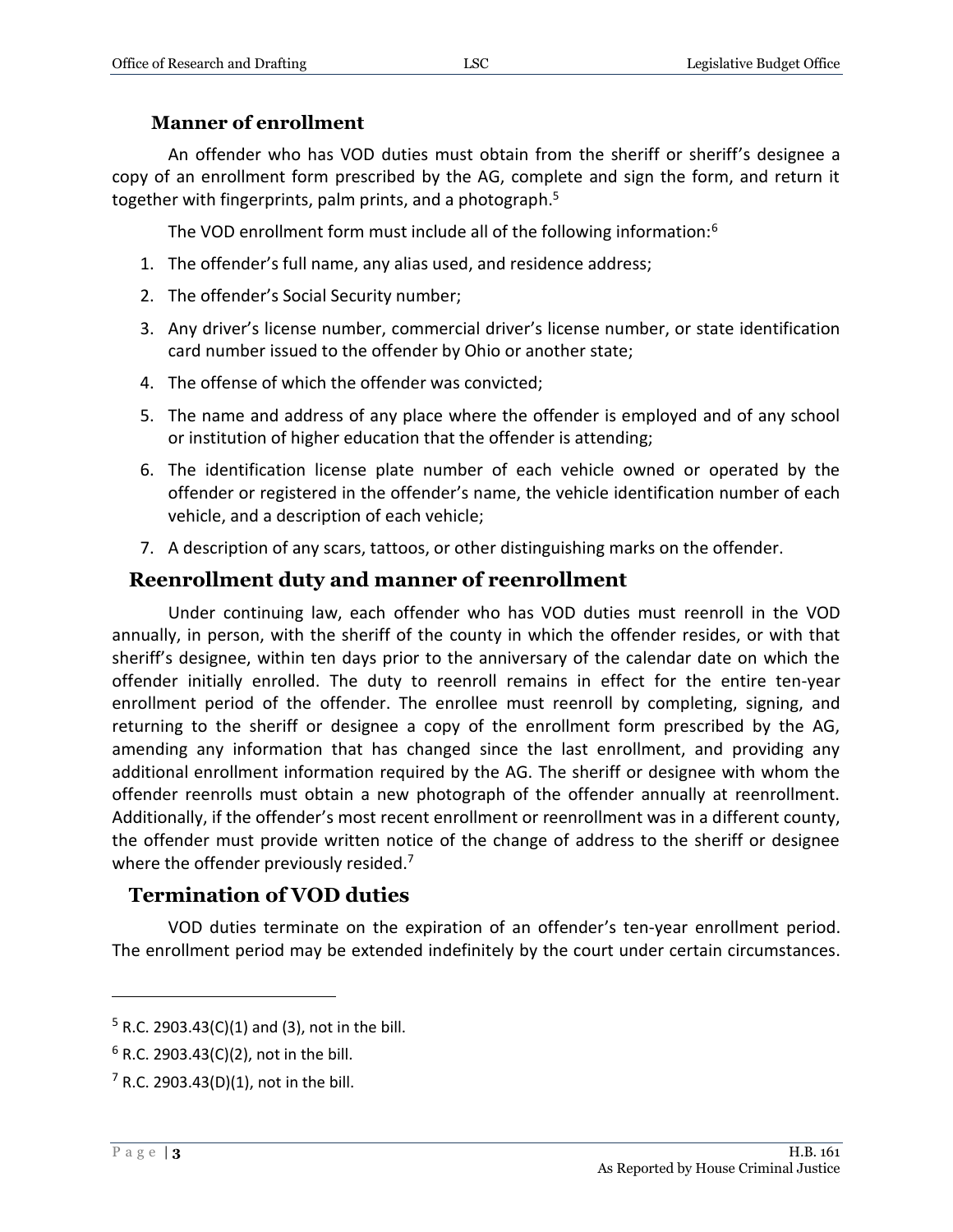If the court extends an offender's VOD duties, the offender may file a motion once every five years in the common pleas court where the offender resides to terminate the extended VOD duties and the court, under certain circumstances, can issue an order that grants the motion. $8$ 

#### **Duty to notify sheriff of change of address**

Each offender who has VOD duties must notify the sheriff with whom the offender most recently enrolled or reenrolled or that sheriff's designee within three business days of a change to the offender's residence address, employment address, or school or institution of higher education address.<sup>9</sup>

#### **Prohibition and penalty for failure to enroll or reenroll**

Continuing law prohibits an offender who has VOD duties from recklessly failing to enroll, reenroll, or notify the sheriff or sheriff's designee of a change of address during the tenyear enrollment period or extended enrollment period. A violation of the prohibition is a fifth degree felony. If an offender who violates the prohibition is on parole or subject to a community control sanction, one or more post-release control sanctions, or any other type of supervised release at the time of the violation, the violation constitutes a violation of the terms and conditions of the community control sanction, parole, post-release control sanction, or other type of supervised release.<sup>10</sup>

An offender being sentenced for failure to comply with VOD duties is eligible for the Targeting Community Alternatives to Prison (T-CAP) program, meaning that any term of confinement imposed for the offense would be served in a local correctional facility. Generally, a person convicted of a fifth degree felony otherwise is ineligible for T-CAP if previously convicted of a felony offense of violence.<sup>11</sup>

### **Background – underlying offenses**

#### **Permitting child abuse**

The continuing law offense of "permitting child abuse" prohibits a parent, guardian, custodian, or person having custody of a child under 18 years old or a mentally or physically handicapped child under 21 years old from causing physical harm to the child, or the death of the child, as a proximate result of permitting the child to be abused, to be tortured, to be administered corporal punishment or other physical disciplinary measure, or to be physically restrained in a cruel manner for a prolonged period. It is an affirmative defense to permitting child abuse that the defendant did not have readily available a means to prevent the harm to the child or the death of the child and that the defendant took timely and reasonable steps to summon aid. If the violation causes serious physical harm to the child, permitting child abuse is

<sup>8</sup> R.C. 2903.44(F), not in the bill.

 $9$  R.C. 2903.43(E), not in the bill.

<sup>10</sup> R.C. 2903.43(I), not in the bill.

<sup>&</sup>lt;sup>11</sup> R.C. 2929.34(B)(3)(d), not in the bill.